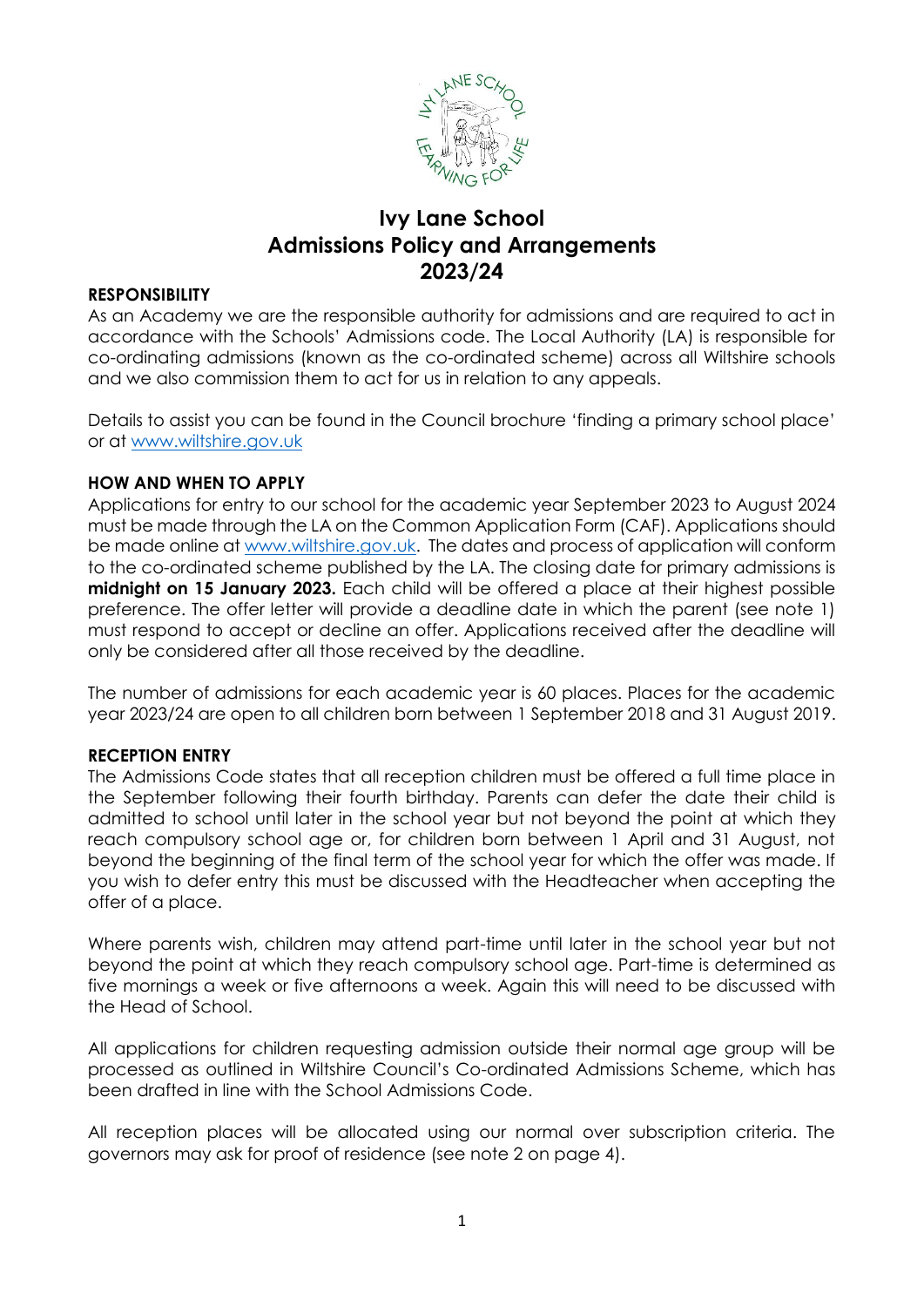# **OUR OVERSUBSCRIPTION CRITERIA (IF WE DON'T HAVE ENOUGH PLACES)**

The Trustees/Governors will apply the following over subscription criteria when deciding to offer places. All applications will be considered equally irrespective of ability or need. Places will be awarded in the following priority order.

#### 1. Looked After Children/Previously Looked After Children

A 'looked after child' or a child who was previously looked after but immediately after being looked after became subject to an adoption, child arrangements, or special guardianship order. A looked after child is a child who is (a) in the care of a local authority, or (b) being provided with accommodation by a local authority in the exercise of their social services functions (see the definition in Section 22(1) of the Children Act 1989).

#### 2. Vulnerable children

- Children from families registered with the National Asylum Support Service.
- Children or families with a severe medical condition (where written evidence is available from a senior medical officer or the family's general practitioner or specialist showing it would be detrimental to the child or family's health not to admit him or her to the school) or children with particular educational needs where written evidence is available from Central SEN Services to show that it would be detrimental to the child not to be admitted to the school. (For purposes of the above 'family' is defined as those living at the home address at the time of application and also living at the home address on a permanent basis.)

# 3. Siblings

A sibling refers to brother or sister, half brother or sister, who shares one natural parent, legally adopted or fostered brother or sister, step brother or sister, or the child of the parent/carer's partner, and in every case, who is living in the same family unit at the same address.

A child is considered under this criterion if:

 a sibling is on the roll of the preferred school as at the deadline date (providing that the sibling is not in their final year at the school)

#### 4. In Area Children from the designated area or shared area

Children resident within the designated area or shared area who do not qualify under one of the criteria above.

# 5. Other Children – distance from Ivy Lane School

Children not satisfying a higher criteria and living closest to Ivy Lane School by straight lane measurement between the Ordnance Survey address point and the child's home. Those with the least distance will be given priority. In the event that two or more distances are identical, the allocation of places will be decided by casting lots. This will be carried out by the Head of School. The address that determines the distance is the place where he or she is ordinarily resident at the deadline for applications.

Places will be offered with due regard to the admission number of 60 but with the following exceptions.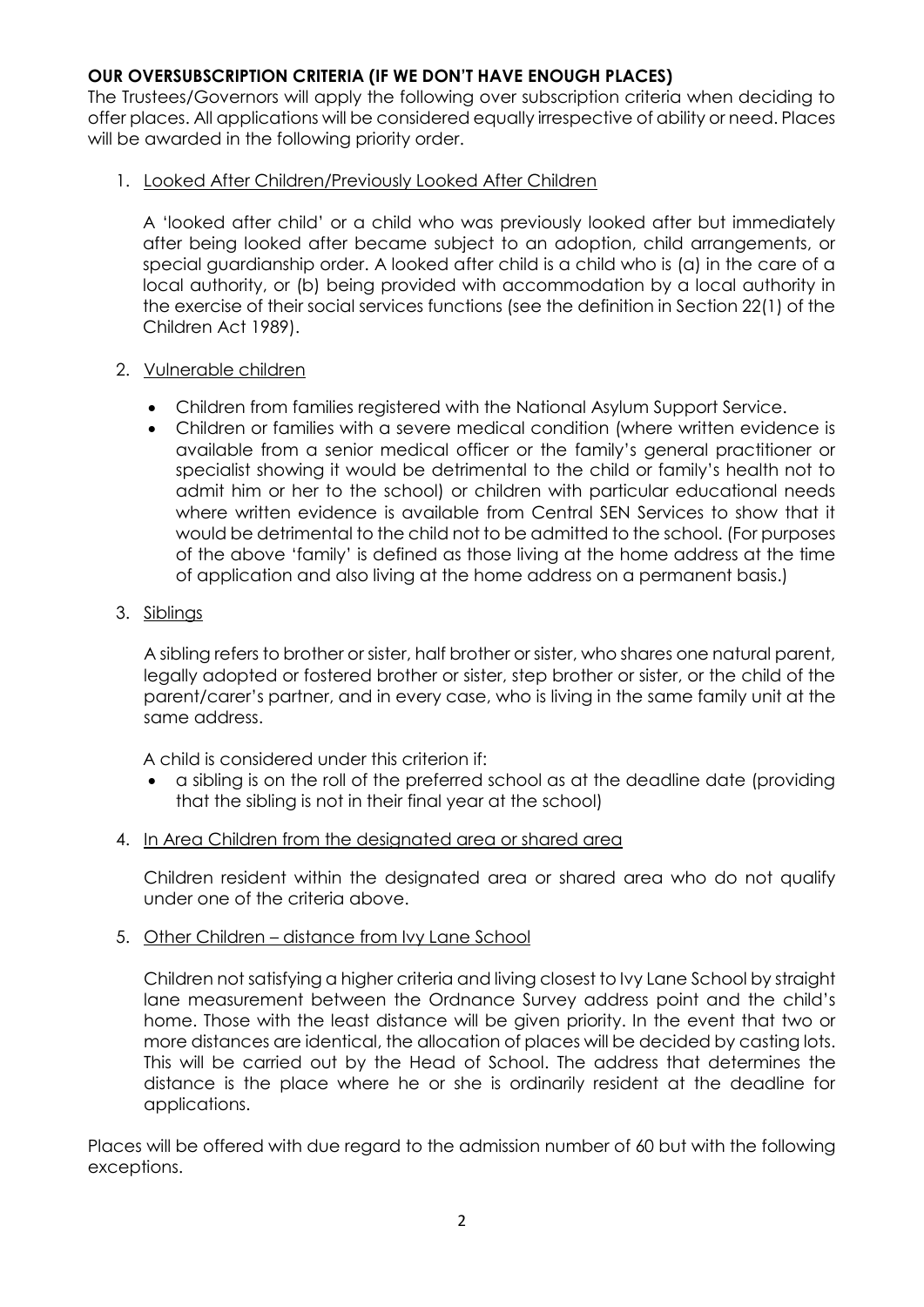#### **EXCEPTED PUPILS**

Now include multiple births or armed forces children who would otherwise have been excluded previously by the admission number. This applies to the designated school only and only where a reasonable alternative is unable to be offered.

There are separate arrangements for children of families of service personnel with a confirmed posting to the area and children from overseas as follows:

Applications for children of service personnel with a confirmed posting to the county, or crown servants returning from overseas to live in the county, will be considered in advance of the family moving into the county if necessary. Where possible, an application must be included in the normal admission round. An official letter, such as a posting note or letter of support from the Commanding Officer, should be sent to the school and local authority as soon as possible. This should include the relocation date and Unit postal address or quartering area address (the address of the closest house in the nearest 'quartering area'). Until a fixed address is available, the Unit postal address or quartering area address will be used and a school place allocated accordingly. The school will not refuse a service child a place because the family does not currently live in the area, and will not reserve blocks of places for these children. Children will be considered to be siblings if any brother or sister is going to be attending a school. Their position on any waiting list will be set accordingly. All applications will be dealt with in accordance with these admission arrangements. If a reasonable alternative cannot be offered, the child may be admitted as an 'excepted pupil' under the School Admissions (Infant Class Sizes) (England) Regulations 2012. This includes the allocation of a place in advance, if accompanied by an official government letter which declares a relocation date and a Unit postal address or quartering area address for considering the application against any oversubscription criteria. This also includes accepting a Unit postal address or quartering area address for a service child.

Ivy Lane School ensures that its arrangements support the Government's commitment to removing disadvantage for service children as appropriate to the arrangements for the area and as described in the local authority's composite prospectus.

Multiple births: In the case of multiple births, these are excepted pupils, alongside children of service personnel i.e. admitted to an infant class under specified circumstances (including for children of service personnel late arrival into the area where no other school within the statutory walking distance is available) and if resulting in taking class sizes above 30 then will remain in that category as long as they are in an infant class.

SEND (Special Educational Needs and Disability) - Where the school is named in a child's Education Health Care Plan (EHCP) the governing body has an obligation to admit that child.

Children from overseas - We treat applications for children coming from overseas in accordance with European Union law or Home Office rules for non-European Economic Area nationals (non–statutory guidance on this is available on the website of the Department for Education).

# **NOTES**

Note 1: *A parent is any person who has parental responsibility for or is the legal guardian of the child.* 

Note 2: *A child's home address is where the child will normally be resident and spend the majority of their school week at the deadline date. We may ask for evidence in the form of a utility bill or bank statement. Parents who are unable to provide this evidence should*